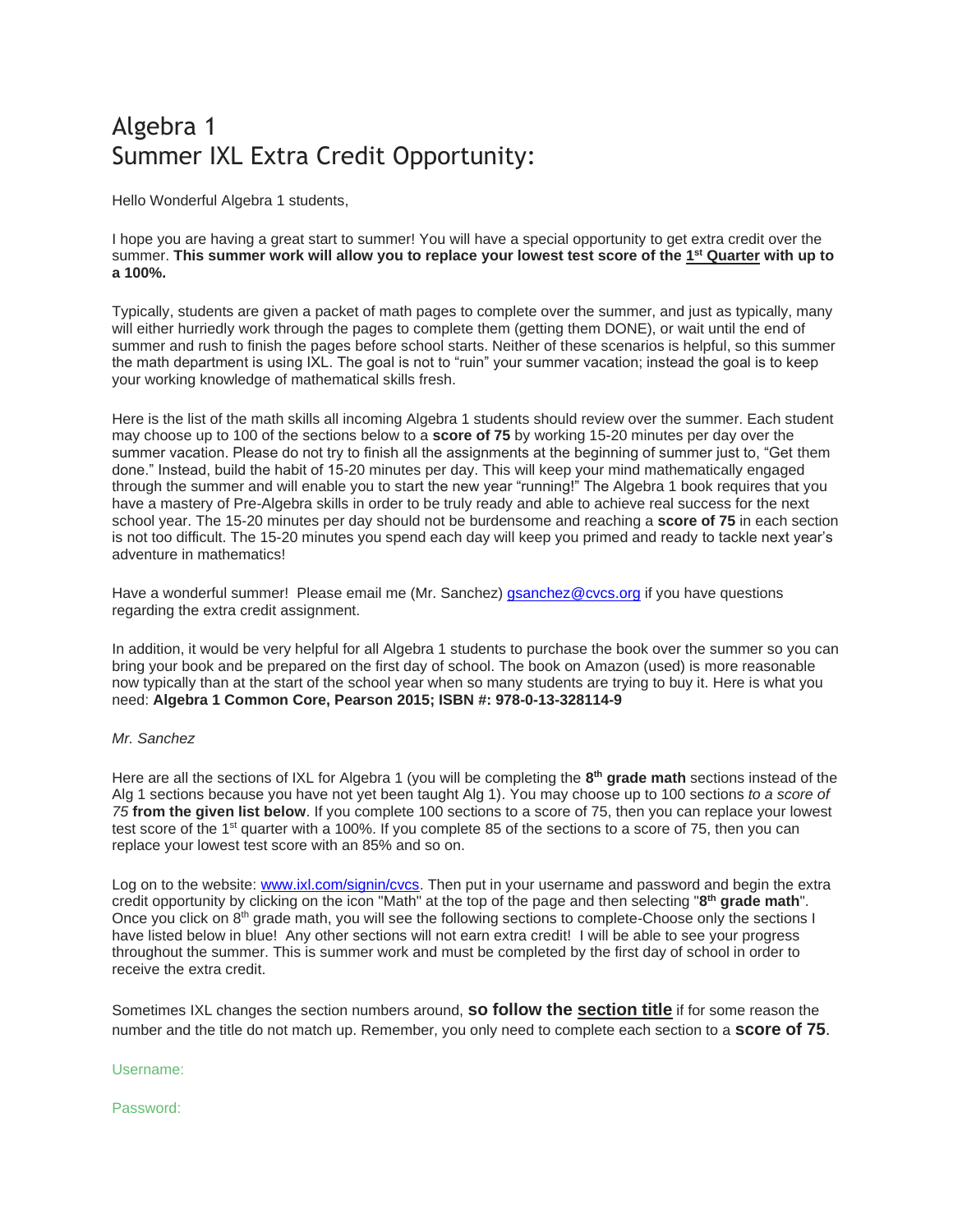Please try to log on to IXL with your username and password to confirm that it works as soon as possible. If you are having trouble with your username and/or password email me before July 8<sup>th</sup>.

#### **Number theory**

- 1. **A.1** [Factors](https://www.ixl.com/math/grade-8/factors)
- 2. **A.2** [Divisibility rules](https://www.ixl.com/math/grade-8/divisibility-rules)
- 3. **A.3** [Prime or composite](https://www.ixl.com/math/grade-8/prime-or-composite)
- 4. **A.4** [Prime factorization](https://www.ixl.com/math/grade-8/prime-factorization)
- 5. **A.5** [Greatest common factor](https://www.ixl.com/math/grade-8/greatest-common-factor)
- 6. **A.6** [Least common multiple](https://www.ixl.com/math/grade-8/least-common-multiple)
- 7. **A.9** [Classify numbers](https://www.ixl.com/math/grade-8/classify-numbers)

### **Integers**

- 1. **B.1** [Integers on number lines](https://www.ixl.com/math/grade-8/integers-on-number-lines)
- 2. **B.3** [Absolute value and opposite integers](https://www.ixl.com/math/grade-8/absolute-value-and-opposite-integers)
- 3. **B.4** [Compare and order integers](https://www.ixl.com/math/grade-8/compare-and-order-integers)
- 4. **B.5** [Integer inequalities with absolute values](https://www.ixl.com/math/grade-8/integer-inequalities-with-absolute-values)

### **Operations with integers**

- 1. **C.1** [Integer addition and subtraction rules](https://www.ixl.com/math/grade-8/integer-addition-and-subtraction-rules)
- 2. **C.3** [Add and subtract integers](https://www.ixl.com/math/grade-8/add-and-subtract-integers)
- 4. **C.4** [Add and subtract three or more integers](https://www.ixl.com/math/grade-8/add-and-subtract-three-or-more-integers)
- 5. **C.6** [Integer multiplication and division rules](https://www.ixl.com/math/grade-8/integer-multiplication-and-division-rules)
- 6. **C.7** [Multiply and divide integers](https://www.ixl.com/math/grade-8/multiply-and-divide-integers)
- 7. **C.8** [Evaluate numerical expressions involving integers](https://www.ixl.com/math/grade-8/evaluate-numerical-expressions-involving-integers)

### **Rational numbers**

- 1. **D.1** [Write fractions in lowest terms](https://www.ixl.com/math/grade-8/write-fractions-in-lowest-terms)
- 2. **D.2** [Least common denominator](https://www.ixl.com/math/grade-8/least-common-denominator)
- 3. **D.3** [Round decimals and mixed numbers](https://www.ixl.com/math/grade-8/round-decimals-and-mixed-numbers)
- 4. **D.4** [Convert between decimals and fractions or mixed numbers](https://www.ixl.com/math/grade-8/convert-between-decimals-and-fractions-or-mixed-numbers)
- 5. **D.6** [Absolute value of rational numbers](https://www.ixl.com/math/grade-8/absolute-value-of-rational-numbers)
- 7. **D.7** [Compare rational numbers](https://www.ixl.com/math/grade-8/compare-rational-numbers)

### **Operations with rational numbers**

- 1. **E.1** [Reciprocals and multiplicative inverses](https://www.ixl.com/math/grade-8/reciprocals-and-multiplicative-inverses)
- 2. **E.2** [Add and subtract rational numbers](https://www.ixl.com/math/grade-8/add-and-subtract-rational-numbers)
- 3. **E.5** [Multiply and divide rational numbers](https://www.ixl.com/math/grade-8/multiply-and-divide-rational-numbers)
- 5. **E.9** [Evaluate numerical expressions involving rational numbers](https://www.ixl.com/math/grade-8/evaluate-numerical-expressions-involving-rational-numbers)

### **Exponents and roots**

- 1. **F.1** [Understanding exponents](https://www.ixl.com/math/grade-8/understanding-exponents)
- 2. **F.2** [Evaluate exponents](https://www.ixl.com/math/grade-8/evaluate-exponents)
- 3. **F.3** [Solve equations with variable exponents](https://www.ixl.com/math/grade-8/solve-equations-with-variable-exponents)
- 4. **F.4** [Exponents with negative bases](https://www.ixl.com/math/grade-8/exponents-with-negative-bases)
- 5. **F.5** [Exponents with decimals](https://www.ixl.com/math/grade-8/exponents-with-negative-bases) and fractional bases
- 6. **F.7** [Evaluate](https://www.ixl.com/math/grade-8/exponents-with-negative-bases) negative exponents
- 7. **F.8** [Multiplication with exponents](https://www.ixl.com/math/grade-8/multiplication-with-exponents)
- 8. **F.9** [Division with exponents](https://www.ixl.com/math/grade-8/division-with-exponents)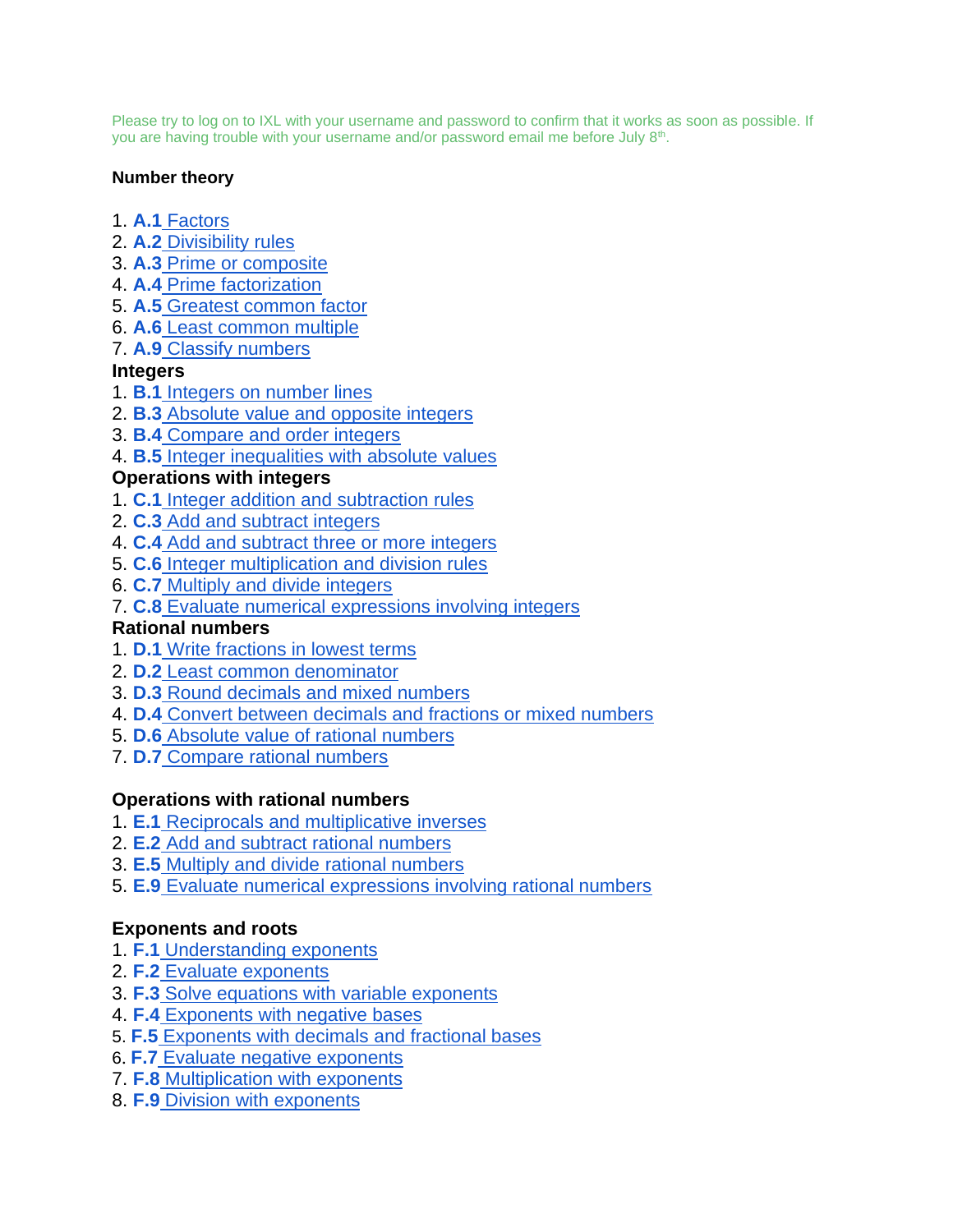- 9. **F.10** [Multiplication and division with exponents](https://www.ixl.com/math/grade-8/multiplication-and-division-with-exponents)
- 10. **F.11** [Power rule](https://www.ixl.com/math/grade-8/multiplication-and-division-with-exponents)
- 11. **F.12** [Evaluate expressions using properties of exponents](https://www.ixl.com/math/grade-8/multiplication-and-division-with-exponents)
- 12. **F.13** [Identify equivalent expressions involving exponents I](https://www.ixl.com/math/grade-8/multiplication-and-division-with-exponents)
- 13. **F.14** [Identify equivalent expressions involving exponents II](https://www.ixl.com/math/grade-8/multiplication-and-division-with-exponents)
- 14. **F.15** [Square roots of perfect squares](https://www.ixl.com/math/grade-8/square-roots-of-perfect-squares)
- 15. **F.17** [Positive and negative square roots](https://www.ixl.com/math/grade-8/positive-and-negative-square-roots)
- 16. **F.19** [Relationship between squares and square roots](https://www.ixl.com/math/grade-8/relationship-between-squares-and-square-roots)
- 17. **F.20** [Solve](https://www.ixl.com/math/grade-8/multiplication-and-division-with-exponents) equations using square roots
- 18. **F.21** [Cube](https://www.ixl.com/math/grade-8/multiplication-and-division-with-exponents) roots of positive perfect cubes
- 19. **F.23** [Solve](https://www.ixl.com/math/grade-8/multiplication-and-division-with-exponents) equations using cube roots

# **Scientific notation**

- 1. **G.1** [Convert between standard and scientific notation](https://www.ixl.com/math/grade-8/convert-between-standard-and-scientific-notation)
- 2. **G.2** [Compare numbers written in scientific notation](https://www.ixl.com/math/grade-8/compare-numbers-written-in-scientific-notation)
- 3. **G.4** [Multiply numbers written in scientific notation](https://www.ixl.com/math/grade-8/multiply-numbers-written-in-scientific-notation)
- 4. **G.5** [Divide numbers written in scientific notation](https://www.ixl.com/math/grade-8/divide-numbers-written-in-scientific-notation)

# **Ratios, rates, and proportions**

- 1. **H.1** [Understanding ratios](https://www.ixl.com/math/grade-8/understanding-ratios)
- 2. **H.2** [Identify equivalent ratios](https://www.ixl.com/math/grade-8/identify-equivalent-ratios)
- 3. **H.3** [Write an equivalent ratio](https://www.ixl.com/math/grade-8/write-an-equivalent-ratio)
- 4. **H.5** [Unit rates](https://www.ixl.com/math/grade-8/unit-rates)
- 5. **H.8** [Do the ratios form a proportion?](https://www.ixl.com/math/grade-8/do-the-ratios-form-a-proportion)
- 6. **H.10** [Solve proportions](https://www.ixl.com/math/grade-8/solve-proportions)

# **Percents**

- 1. **J.1** [Convert between percents, fractions, and decimals](https://www.ixl.com/math/grade-8/convert-between-percents-fractions-and-decimals)
- 3. **J.3** [Find what percent one number is of another](https://www.ixl.com/math/grade-8/find-what-percent-one-number-is-of-another)
- 4. **J.4** [Find what percent one number is of another: word problems](https://www.ixl.com/math/grade-8/find-what-percent-one-number-is-of-another-word-problems)
- 5. **J.6** [Percents of numbers and money amounts](https://www.ixl.com/math/grade-8/percents-of-numbers-and-money-amounts)
- 6. **J.9** [Solve percent equations](https://www.ixl.com/math/grade-8/solve-percent-equations)
- 7. **J.10** [Percent of change](https://www.ixl.com/math/grade-8/percent-of-change)
- 8. **J.11** [Percent of change: word problems](https://www.ixl.com/math/grade-8/percent-of-change-word-problems)

# **Consumer math**

- 1. **K.5** [Percent of a number: tax, discount, and more](https://www.ixl.com/math/grade-8/percent-of-a-number-tax-discount-and-more)
- 2. **K.6** [Find the percent: tax, discount, and more](https://www.ixl.com/math/grade-8/find-the-percent-tax-discount-and-more)
- 3. **K.10** [Simple interest](https://www.ixl.com/math/grade-8/simple-interest)

# **Coordinate plane**

- 1. **N.1** [Coordinate plane review](https://www.ixl.com/math/grade-8/coordinate-plane-review)
- 2. **N.2** [Quadrants and axes](https://www.ixl.com/math/grade-8/quadrants-and-axes)
- 3. **N.3** [Follow directions on a coordinate plane](https://www.ixl.com/math/grade-8/follow-directions-on-a-coordinate-plane)

### **Pythagorean theorem**

- 1. **R.1** [Pythagorean theorem: find the length of the hypotenuse](https://www.ixl.com/math/grade-8/pythagorean-theorem-find-the-length-of-the-hypotenuse)
- 2. **R.2** [Pythagorean theorem: find the missing leg length](https://www.ixl.com/math/grade-8/pythagorean-theorem-find-the-missing-leg-length)
- 3. **R.6** [Converse of the Pythagorean theorem: is it a right triangle?](https://www.ixl.com/math/grade-8/converse-of-the-pythagorean-theorem-is-it-a-right-triangle)